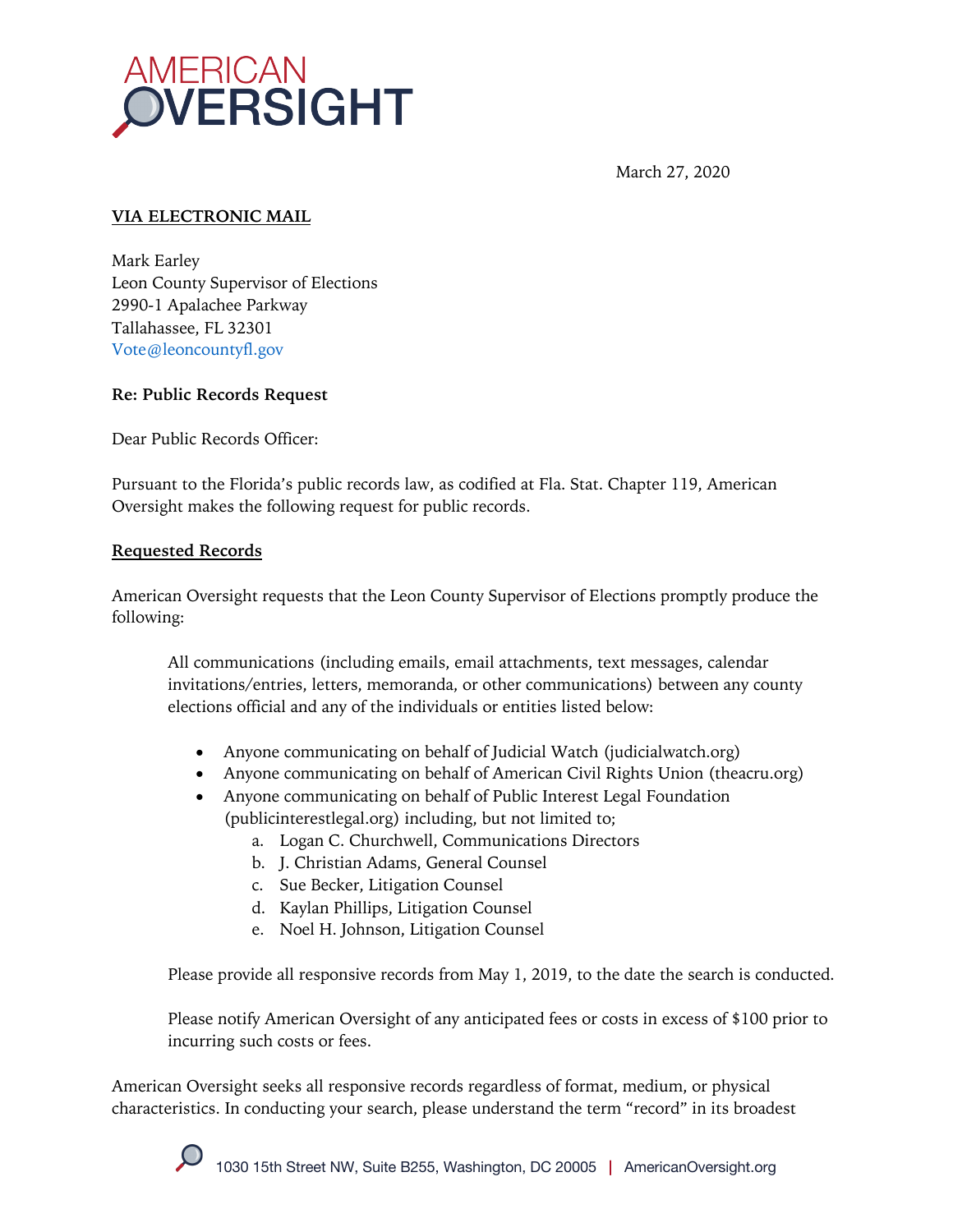sense, to include any written, typed, recorded, graphic, printed, or audio material of any kind. We seek records of any kind, including electronic records, audiotapes, videotapes, and photographs, as well as letters, emails, facsimiles, telephone messages, voice mail messages and transcripts, notes, or minutes of any meetings, telephone conversations or discussions. Our request includes any attachments to these records. **No category of material should be omitted from search, collection, and production.**

In addition, American Oversight insists that your office use the most up-to-date technologies to search for responsive information and take steps to ensure that the most complete repositories of information are searched. American Oversight is available to work with you to craft appropriate search terms. **However, custodian searches are still required; governmental authorities may not have direct access to files stored in .PST files, outside of network drives, in paper format, or in personal email accounts.**

Please search all records regarding official business, **including files or emails in the personal custody of your officials, such as personal email accounts.**

In the event some portions of the requested records are properly exempt from disclosure, please disclose any reasonably segregable non-exempt portions of the requested records. If it is your position that a document contains non-exempt segments, but that those non-exempt segments are so dispersed throughout the document as to make segregation impossible, please state what portion of the document is non-exempt, and how the material is dispersed throughout the document. If a request is denied in whole, please state specifically that it is not reasonable to segregate portions of the record for release.

Please take appropriate steps to ensure that records responsive to this request are not deleted by your office before the completion of processing for this request. If records potentially responsive to this request are likely to be located on systems where they are subject to potential deletion, including on a scheduled basis, please take steps to prevent that deletion, including, as appropriate, by instituting a litigation hold on those records.

To ensure that this request is properly construed, that searches are conducted in an adequate but efficient manner, and that extraneous costs are not incurred, American Oversight welcomes an opportunity to discuss its request with you before you undertake your search or incur search or duplication costs. By working together at the outset, American Oversight and your office can decrease the likelihood of costly and time-consuming litigation in the future.

Where possible, please provide responsive material in electronic format by email or in PDF or TIF format on a USB drive. Please send any responsive material being sent by mail to American Oversight, 1030 15th Street NW, Suite B255, Washington, DC 20005. If it will accelerate release of responsive records to American Oversight, please also provide responsive material on a rolling basis.